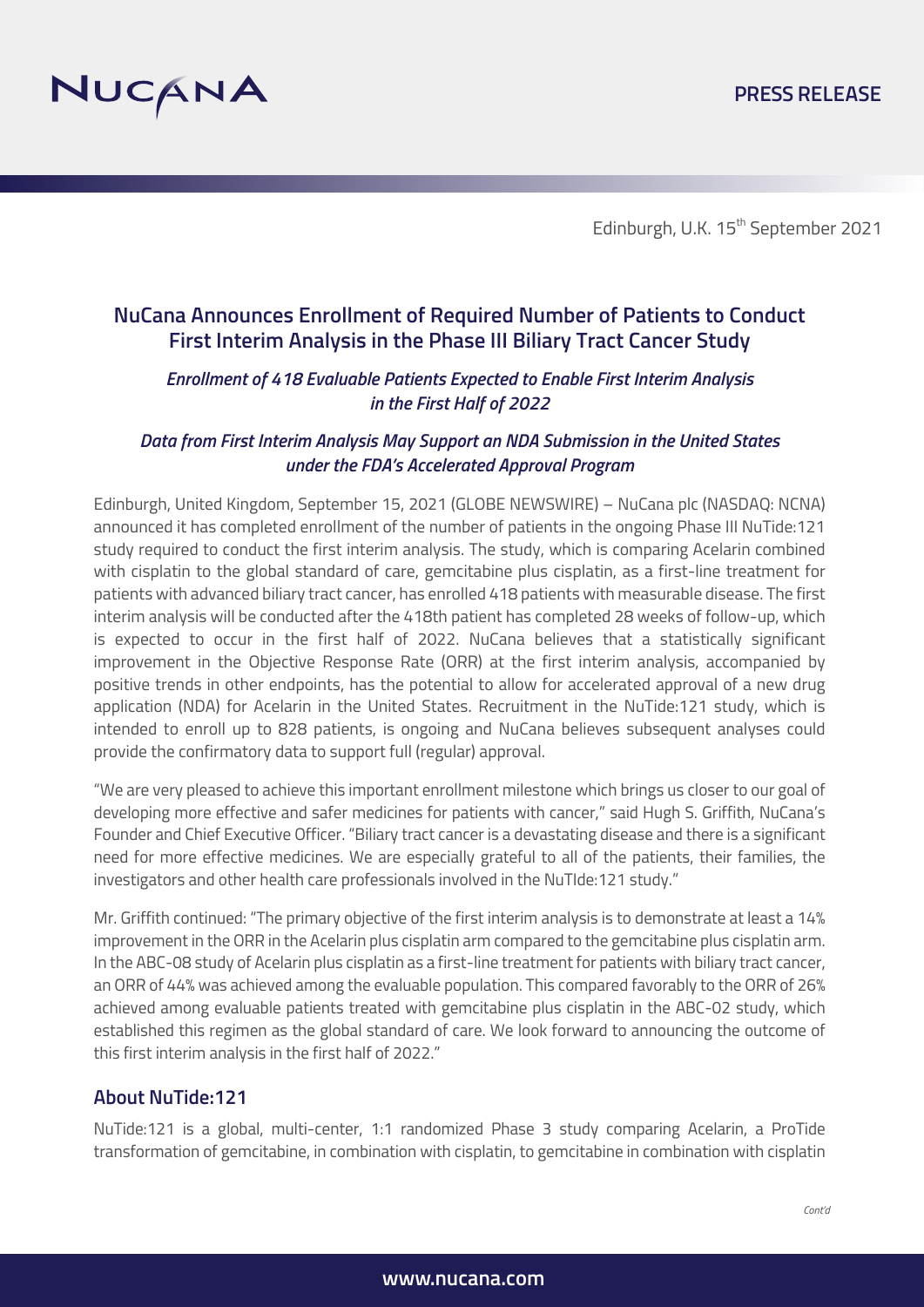

### **PRESS RELEASE**

Edinburgh, U.K. 15<sup>th</sup> September 2021

in up to 828 patients with advanced biliary tract cancer who have not previously received treatment for advanced disease. The primary endpoints of NuTide:121 are Overall Survival (OS) and Objective Response Rate (ORR) and the FDA-approved protocol includes three interim analyses. Based on the statistical analysis plan, and subject to any further regulatory guidance, the Company believes that a statistically significant improvement in ORR at either of the first two interim analyses, accompanied by positive trends in other endpoints, has the potential to allow for an accelerated approval of a new drug application (NDA) for Acelarin in the United States. Under this scenario, the NuTide:121 study would continue and the Company believes it could use the data from subsequent analyses as the confirmatory data required to support full (regular) approval. There are currently no agents approved for the first-line treatment of patients with biliary tract cancer.

#### **About Biliary Tract Cancer**

Biliary tract cancer, including cholangiocarcinoma, gallbladder and ampullary carcinoma, are a group of cancers originating in the biliary tract. The biliary tract is comprised of the gallbladder and interconnecting ducts responsible for the transport of bile from the liver to the gallbladder and small intestine. Approximately 178,000 new cases of biliary tract cancer are diagnosed each year worldwide, with more than 18,000 of those diagnoses in the United States. There are currently no agents approved for the first-line treatment of patients with advanced biliary tract cancer; however, the worldwide standard of care in these patients is the combination of gemcitabine and cisplatin. Patients receiving this regimen have a median overall survival of 11.7 months.

#### **About NuCana**

NuCana is a clinical-stage biopharmaceutical company focused on significantly improving treatment outcomes for patients with cancer by applying our ProTide technology to transform some of the most widely prescribed chemotherapy agents, nucleoside analogs, into more effective and safer medicines. While these conventional agents remain part of the standard of care for the treatment of many solid and hematological tumors, their efficacy is limited by cancer cell resistance mechanisms and they are often poorly tolerated. Utilizing our proprietary technology, we are developing new medicines, ProTides, designed to overcome key cancer resistance mechanisms and generate much higher concentrations of anti-cancer metabolites in cancer cells. NuCana's robust pipeline includes three ProTides in clinical development. Acelarin and NUC-3373, are new chemical entities derived from the nucleoside analogs gemcitabine and 5-fluorouracil, respectively, two widely used chemotherapy agents. Acelarin is in a Phase 3 study for patients with advanced biliary tract cancer. NUC-3373 is in a Phase 1 study for the potential treatment of a wide range of patients with advanced solid tumors and a Phase 1b/2 study for patients with metastatic colorectal cancer. Our third ProTide, NUC-7738, is a transformation of a novel nucleoside analog (3'-deoxyadenosine) and is in a Phase 1 study for patients with advanced solid tumors.